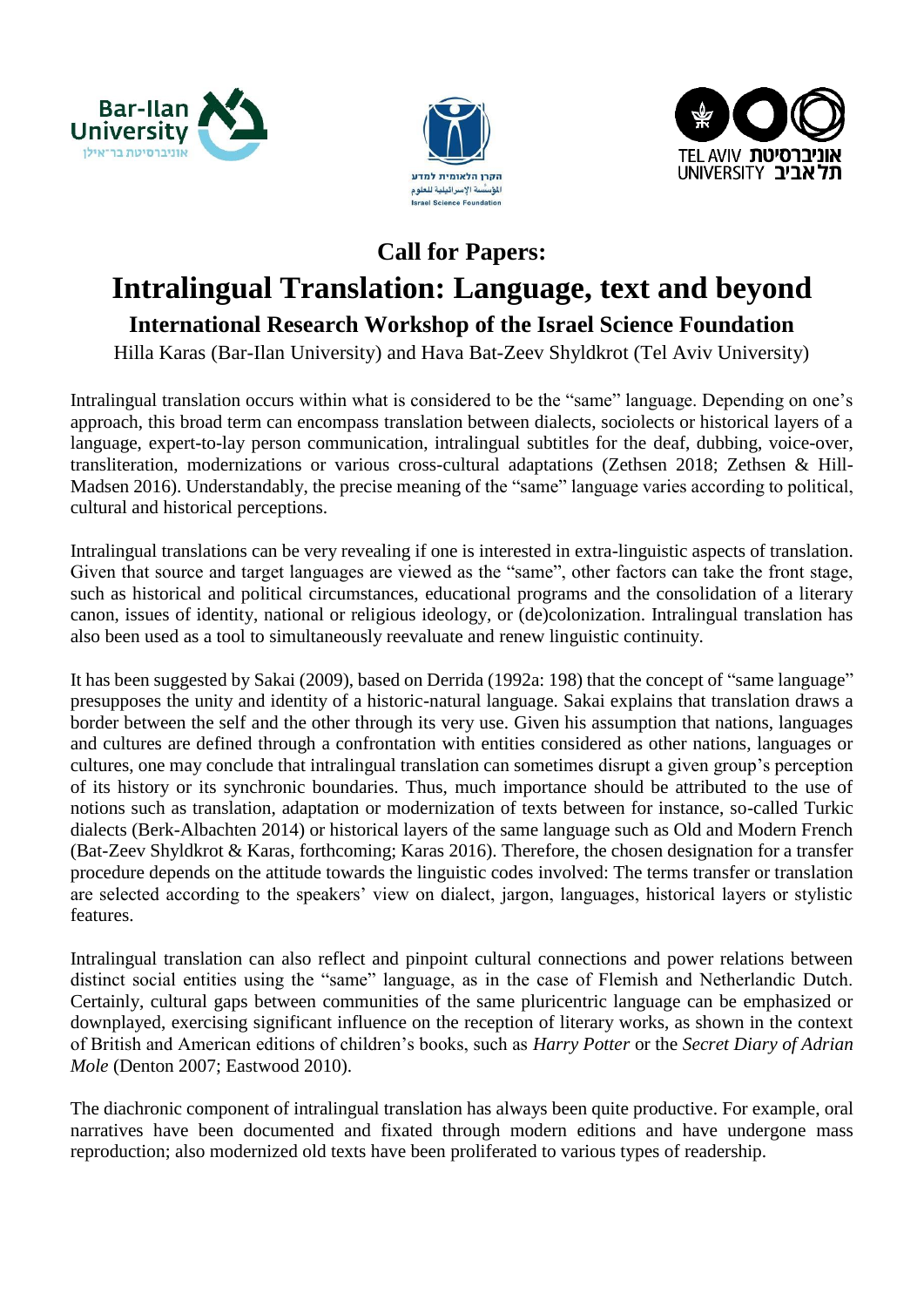Since the beginning of the 21st century, languages, ideologies and values have been destabilized and even transformed, due to factors such as the recent worldwide immigration waves, the establishment of new geographical borders and new methods of communication. In this new global linguistic and political setting, intralingual translation seems to have gained particular importance and relevance. Therefore, new contributions are necessary to analyze the relationship between all these elements and their impact on the communication within linguistic communities and among them. Further studies of intralingual translation in its diverse forms have the potential to provide powerful insights for the entire discipline of translation studies on several levels.

We invite the submission of papers treating various aspects of intralingual translation or any theoretical, historical and methodological research on the topic, including but not limited to:

- Establishment or disruption of historical continuities through intralingual translation
- Modernization, adaptation and the literary canon
- National representations and practices facilitating the accessibility to texts (e.g. critical or grammatical apparatus, gloss or exegesis)
- Intralingual retranslation
- Translation policies: language planning, linguistic rights of social and ethnic groups, linguistic simplification and accessibility
- Intralingual translation and decolonization or colonization
- Cross-cultural adaptation and power relations between social groups
- Translator agency in intralingual translation

The Universities of Tel Aviv and Bar-Ilan in Israel will host this International conference on intralingual translation. The event will take place on June 13-15, 2022 and will bring together scholars interested in diverse aspects of the topic. The working languages of the conference will be English and French.

Submissions should be sent by email to intralingual.translation@gmail.com by October 30, 2021. They should include the subject area, five keywords, the name of the presenter, email address, institutional affiliation, and short bio sketch. Notification of acceptance will be sent by February 1st 2022. Submissions should include a title and an abstract of 300 words excluding references.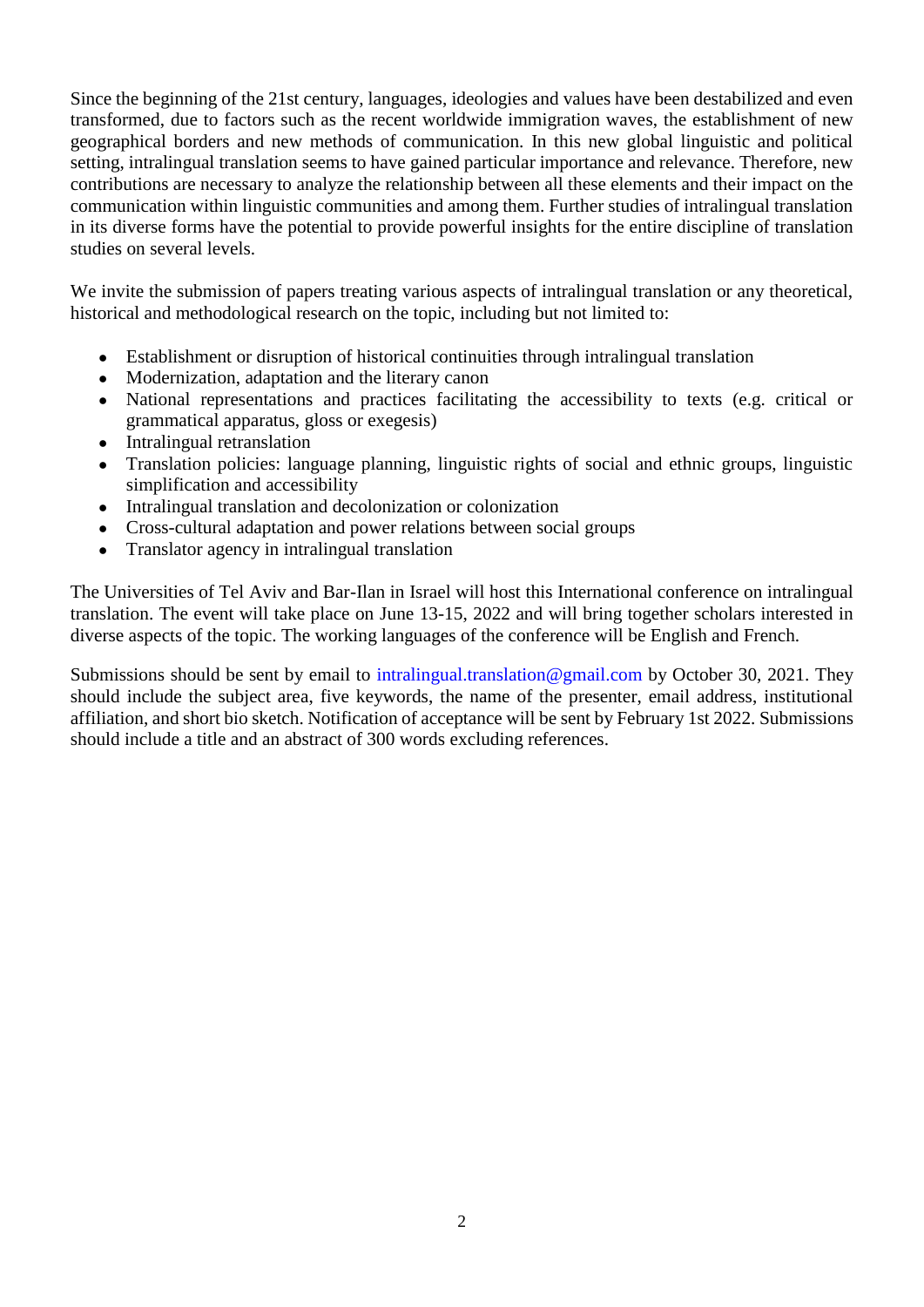## **Suggested Bibliography**

Bat-Zeev Shyldkrot, H. & Karas, H., forthcoming. « Un corpus de traduction intralinguale : considérations méthodologiques et théoriques », in : Bertin, Annie ; Françoise Gadet et Sabine Lehmann (eds.), *Réflexions théoriques et méthodologiques autour de données variationnelles*, Presses Universitaire de Savoie.

Berk Albachten, Ö. (2014). Intralingual Translation: Discussion within Translation Studies and the Case of Turkey. In S. Bermann, C. Porter (Eds.), *A Companion to Translation Studies*, (pp. 573-585). New Jersey: Wiley-Blackwell.

Bermann, S. & Wood, M. (Eds.) (2005). *Nation, Language and the Ethics of Translation*. Princeton and Oxford: Princeton University Press.

Brems, E. (2018) Separated by the same language: Intralingual translation between Dutch and Dutch. *Perspectives*, 26(4), 509-525.

Corbellari, A. (2014). *Le philologue et son double. Etudes de réception médiévale*. Paris : Classiques Garnier.

Davis, K. (2014). Intralingual Translation and the Making of a Language. In S. Bermann, C. Porter (Eds.), *A Companion to Translation Studies*, (pp. 586-598). New Jersey: Wiley-Blackwell.

Delabastita, D. (2017). 'He shall signify from time to time'. *Romeo and Juliet* in modern English. *Perspectives*, 25(2), 189-213.

Denton, J. (2007). "...waterlogged somewhere in mid-Atlantic." Why American Readers Need Intralingual Translation but don't often Get it. *TTR : traduction, terminologie, rédaction*, *20*(2), 243–270.

Derrida, J. (1992a). Des Tours de Babel. In *Psyche, Invention of the Other*. Stanford: Stanford University Press.

Derrida, J. (1992b). Onto-theology of National-Humanism (Prolegomena to a Hypothesis). *Oxford Literary Review,* 14(1-2), pp. 3-23.

D'hulst, L. (2012). (Re)locating Translation History: from Assumed Translation to Assumed Transfer. *Translation Studies*5(2), 139-155

Ducos, J. (2015). La science médiévale, un intraduisible ? In C. Galderisi & J.J. Vincensini (Eds.), *De l'ancien français au français moderne. Théories, pratiques et impasses de la traduction intralinguale* (pp. 183-198). Turnhout : Brepols.

Eastwood, A. (2010). A Fantastic Failure: Displaced Nationalism and the Intralingual Translation of Harry Potter. *Open Access Library*. Retrieved from http://www.oalib.com/paper/2830892#.VzXCq01f2Uk

Galderisi, C. & Vincensini, J.J. (Eds.) (2015). *De l'ancien français au français moderne. Théories, pratiques et impasses de la traduction intralinguale*. Turnhout : Brepols.

Karas, H. (2016). Intralingual Intertemporal Translation as a Relevant Category in Translation Studies. *Target,* 28(3), 445-466.

Milton, J. (2003). The Nation, Foreignization, Dominance and Translation. In S. Petrilli (Ed.), *Translation Translation* (pp. 555-579). Amsterdam/New York: Rodopi.

Sakai, N. (2009). How do we Count a Language? Translation and discontinuity. *Translation Studies* 2(1), 71-88.

Soutet, O. and Moignet, G. (2007). *Si*, du moyen français au français moderne. *Variation et stabilité du français : des notions aux opérations : mélanges de linguistique français offerts au professeur Jean-Marcel Léard par ses collègues et amis,* Louvain : Peeters, p. 287-297.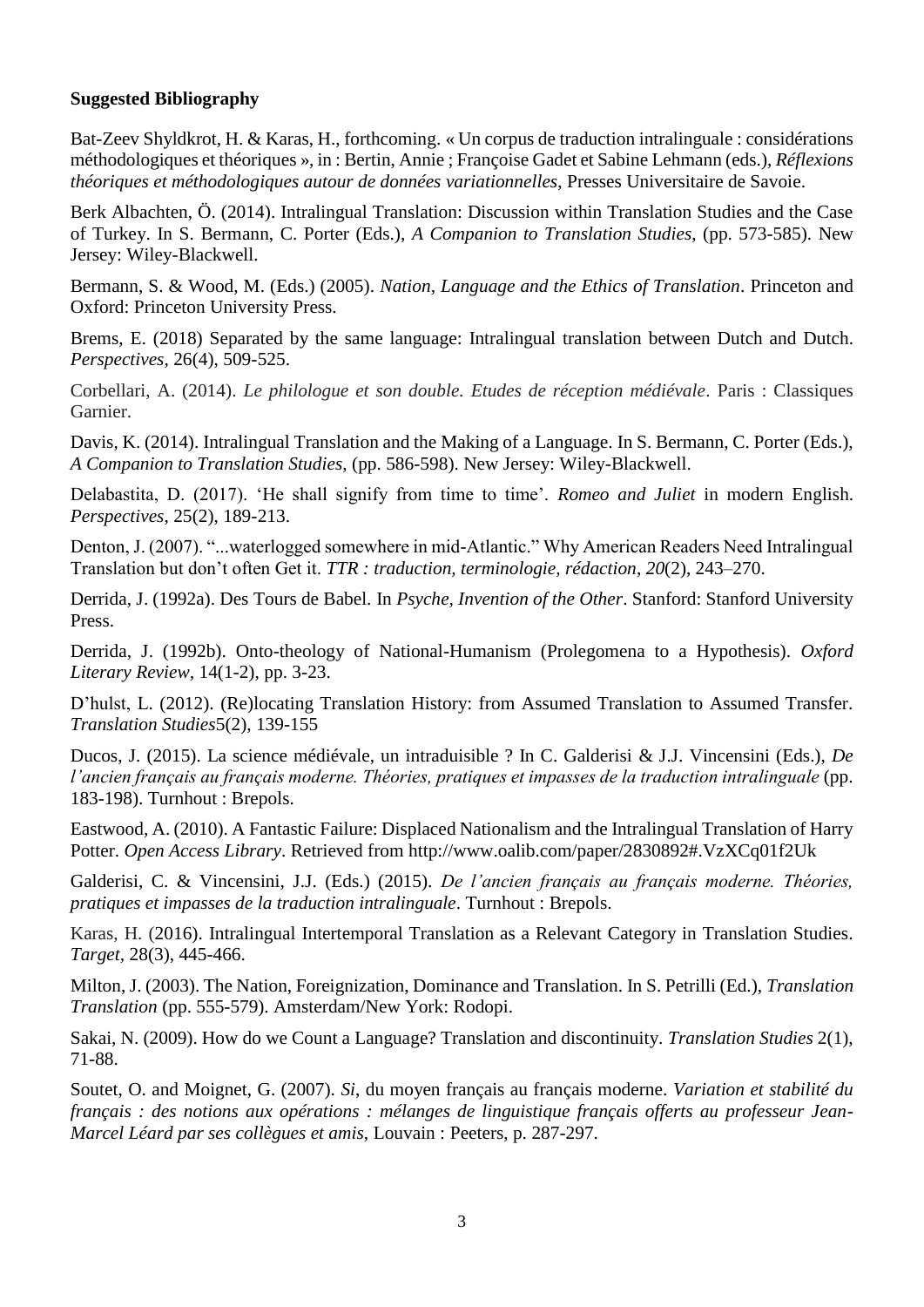Zethsen, K.K. (2018). Access is not the same as understanding. Why intralingual translation is crucial in a world of information overload. *Across Languages and Cultures*, 19(1), pp. 79-98.

Zethsen, K. K., & Hill-Madsen, A. (2016). Intralingual translation and its place within Translation Studies–a theoretical discussion. *Meta* 61(3), 692-708.

### **Organizing committee:**

Hava Bat-Zeev Shyldkrot, Tel Aviv University Hilla Karas, Bar-Ilan University Tovi Bibring, Bar-Ilan University Tamar Sovran, Tel Aviv University

## **Scientific committee:**

Özlem Berk Albachten, Boğaziçi University Alain Corbellari, Université de Lausanne Olivier Soutet, Université Paris-Sorbonne Rachel Weissbrod, Bar-Ilan University Elda Weizman, Bar-Ilan University Nitsa Ben-Ari, Tel Aviv University Hava Bat-Zeev Shylkdrot, Tel Aviv University Hilla Karas, Bar-Ilan University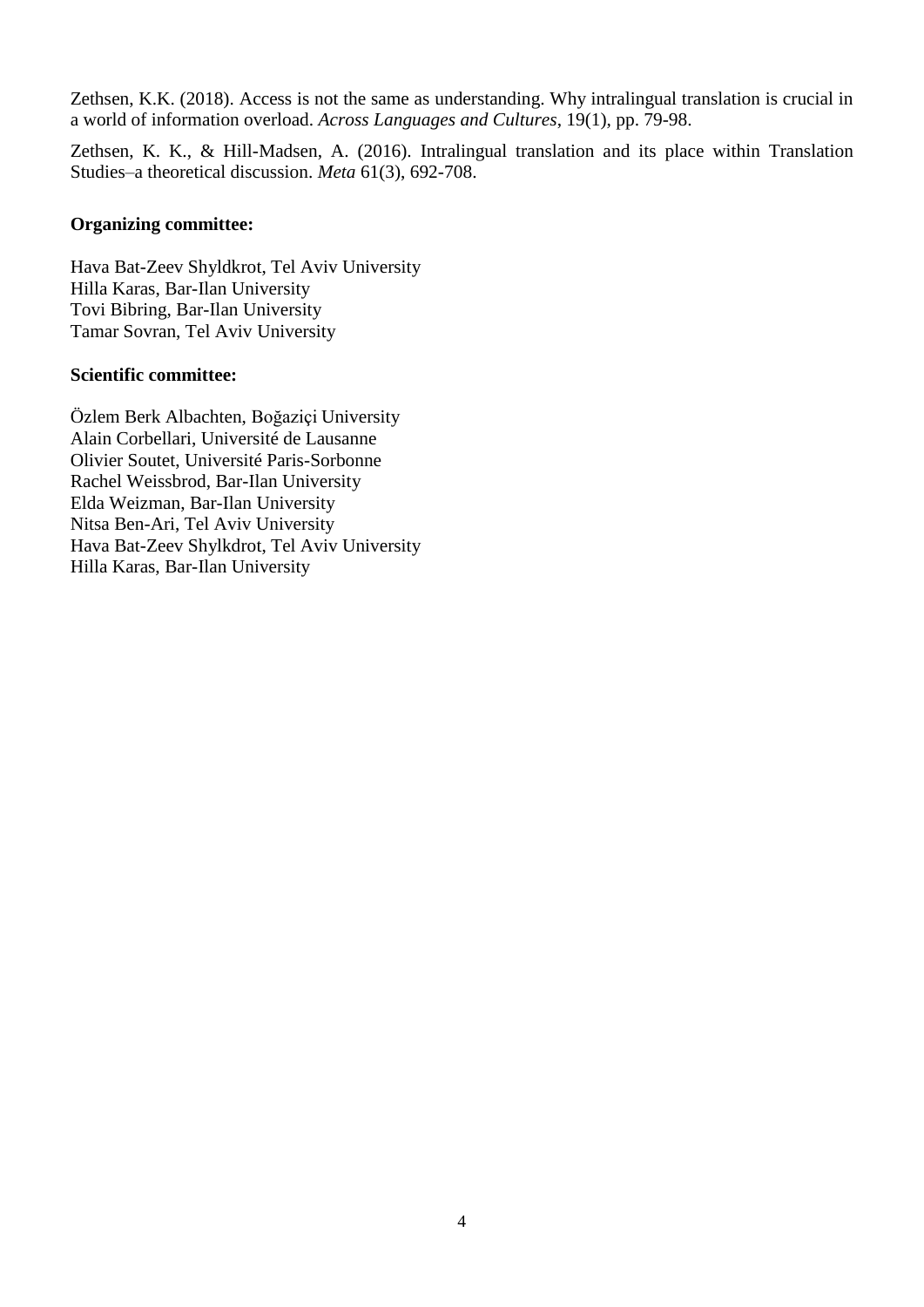





## **Appel à communication :**

# **La traduction intralinguale : au**-**delà de la langue et du texte**

## **Atelier de recherche International de la fondation israélienne pour la science**

Hilla Karas (Université de Bar-Ilan) and Hava Bat-Zeev Shyldkrot (Université de Tel Aviv)

La traduction intralinguale se produit au sein de ce qui est considéré comme la même langue. Selon l'approche adoptée, ce terme général peut englober la traduction entre différents dialectes, sociolectes et couches historiques d'une langue, la communication entre experts et non-initiés, les sous-titres pour les sourds et malentendants, le doublage, la voix off, la translittération, les modernisations et les adaptations (Zethsen 2018; Zethsen & Hill-Madsen 2016). Il va de soi que la signification exacte de la « même » langue varie en fonction des diverses perceptions politiques, culturelles et historiques.

Les traductions intralinguales peuvent être très révélatrices des aspects extra-linguistiques de la traduction. Etant donné que les langues source et cible sont prises pour la même langue d'autres facteurs sont en mesure d'attirer l'attention : les circonstances historiques et politiques, les programmes éducatifs et la consolidation du canon littéraire, les questions d'identité, d'idéologie nationale ou religieuse, ou la (dé)colonisation. La traduction intralinguale a également été utilisée comme outil permettant à la fois de réévaluer et de renouveler la continuité linguistique.

Sakai (2009), se basant sur Derrida (1992a : 198), a suggéré que le concept d'une « même » langue présuppose l'unité et l'identité d'une langue naturelle tout au long de son histoire. Sakai explique que la simple application de la traduction trace une frontière entre le soi et l'autre. Conformément à l'hypothèse selon laquelle les nations, les langues et les cultures sont définies au moyen d'une confrontation avec des entités considérées comme d'autres nations, d'autres langues ou d'autres cultures, la traduction intralinguale peut éventuellement perturber la perception d'un groupe donné de son histoire ou de ses frontières synchroniques. Il convient donc d'attribuer une grande importance à l'utilisation de notions telles que la traduction, l'adaptation ou la modernisation de textes. Les dialectes dits turcs (Berk-Albachten 2014) ou les couches historiques de l'ancien français et du français moderne (Bat-Zeev Shyldkrot & Karas, à paraître ; Karas 2016) peuvent servir d'exemples. La désignation choisie pour une procédure de transfert dépend du point de vue adopté à l'égard des codes linguistiques en jeu : les dialectes, les jargons, les langues, les couches linguistiques et les effets stylistiques.

La traduction intralinguale est également susceptible de refléter et de localiser des liens culturels et des relations de pouvoir entre plusieurs groupes sociaux utilisant la « même » langue, c'est le cas du néerlandais en Belgique et aux Pays-Bas. Certes, les écarts culturels entre les communautés d'une même langue pluricentrique peuvent être accentués ou minimisés et exercer une influence notable sur la réception des œuvres littéraires, comme le montrent les éditions britannique et américaine de livres jeunesse tels que *Harry Potter* ou *The Secret Diary of Adrian Mole* (Denton 2007 ; Eastwood 2010).

La composante diachronique de la traduction intralinguale a toujours été très productive. Elle comprend les récits oraux documentés et figés au moyen d'éditions modernes qui ont fait l'objet d'une reproduction en masse. De même, des textes anciens modernisés ont été transmis à divers lectorats.

Depuis le début du XXI<sup>e</sup> siècle, les langues, les idéologies et les valeurs ont été déstabilisées et même transformées, en raison d'un ensemble de facteurs tels que les nombreuses vagues d'immigration, l'établissement de nouvelles frontières géographiques et les récentes méthodes de communication. Dans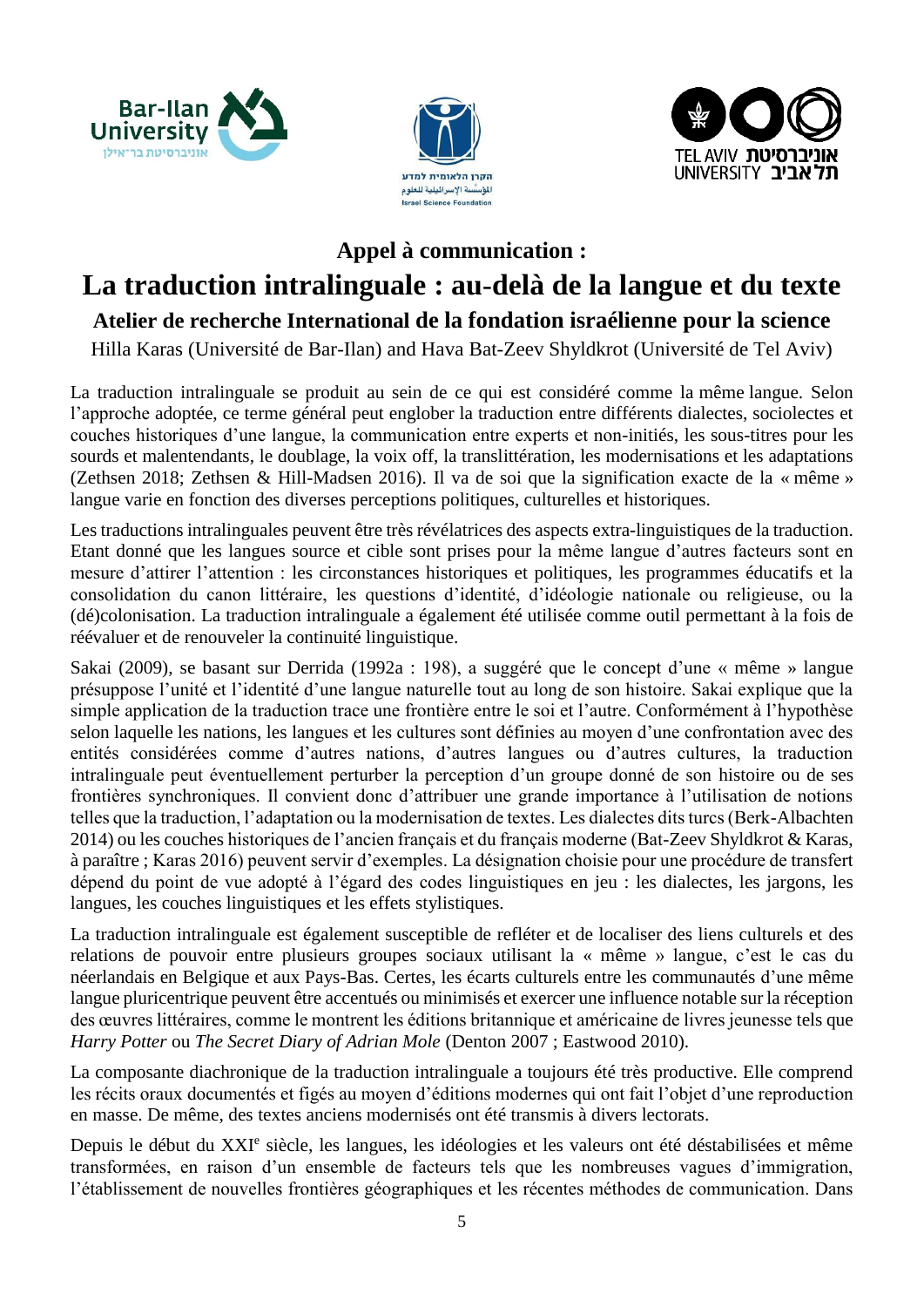ce nouveau contexte linguistique et politique mondial, la traduction intralinguale semble avoir acquis une importance et une pertinence particulières. Des contributions actuelles sont donc nécessaires pour analyser la relation entre tous ces éléments et leur impact sur la communication au sein des communautés linguistiques. Ces analyses de la traduction intralinguale pourraient fournir de nouvelles perspectives à l'ensemble de la discipline traductologique.

Nous vous invitons à soumettre des communications traitant de divers aspects de la traduction intralinguale ou de toute recherche théorique, méthodologique et historique, portant sur les questions suivantes (liste à titre indicatif) :

- Établissement ou déstabilisation des continuités historiques à travers la traduction intralinguale
- Modernisation, adaptation et constitution d'un canon littéraire
- Représentations d'une nation et pratiques facilitant l'accès aux textes (apparat critique ou grammatical, glose ou exégèse, par exemple)
- Retraduction intralinguale
- Politiques de traduction : aménagement linguistique, droits linguistiques des groupes sociaux et ethniques, simplification linguistique et accessibilité
- Traduction intralinguale et (dé)colonisation
- Adaptation interculturelle et relations de pouvoir
- Agentivité dans la traduction intralinguale

Cet atelier de recherche de la fondation israélienne pour la science aura lieu aux Universités de Tel Aviv et de Bar-Ilan du 13 au 15 juin 2022. Cet événement de trois jours réunira des chercheurs intéressés par les différents aspects du sujet. Les langues de travail de la conférence seront l'anglais et le français.

Les contributeurs sont invités à soumettre leurs propositions par courrier électronique à intralingual.translation@gmail.com avant le 30 octobre 2021. Les soumissions doivent inclure un titre, un résumé de 300 mots (références non comprises), jusqu'à cinq mots-clés indiquant le domaine, le nom du présentateur, une adresse électronique, l'affiliation institutionnelle et une note biographique.

La notification d'acceptation sera envoyée au plus tard le 1<sup>er</sup> février 2022.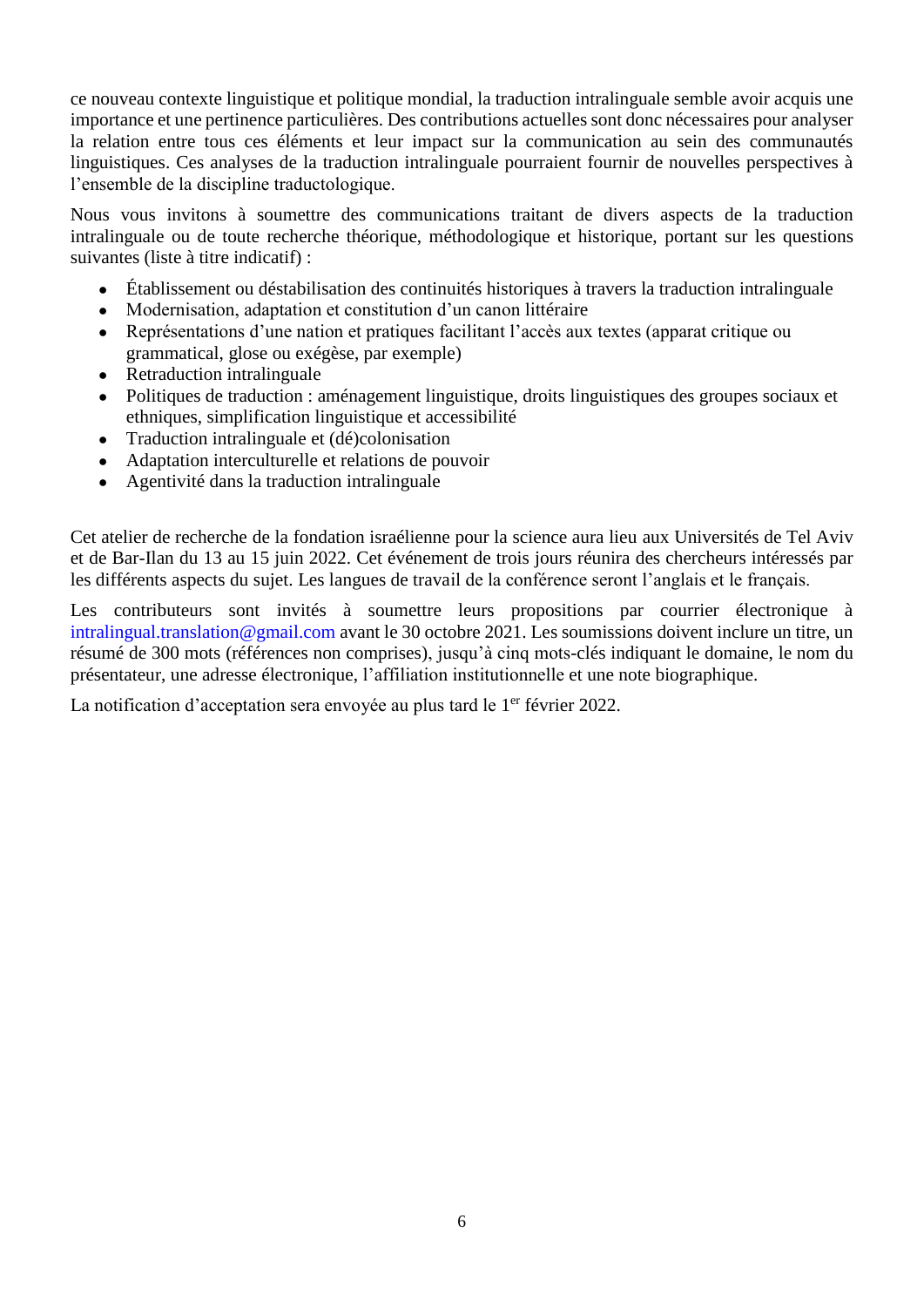## **Bibliographie Indicative**

Bat-Zeev Shyldkrot, H. & Karas, H., forthcoming. « Un corpus de traduction intralinguale : considérations méthodologiques et théoriques », in : Bertin, Annie ; Françoise Gadet et Sabine Lehmann (eds.), *Réflexions théoriques et méthodologiques autour de données variationnelles*, Presses Universitaire de Savoie.

Berk Albachten, Ö. (2014). Intralingual Translation: Discussion within Translation Studies and the Case of Turkey. In S. Bermann, C. Porter (Eds.), *A Companion to Translation Studies*, (pp. 573-585). New Jersey: Wiley-Blackwell.

Bermann, S. & Wood, M. (Eds.) (2005). *Nation, Language and the Ethics of Translation*. Princeton and Oxford: Princeton University Press.

Brems, E. (2018) Separated by the same language: Intralingual translation between Dutch and Dutch. *Perspectives*, 26(4), 509-525.

Corbellari, A. (2014). *Le philologue et son double. Etudes de réception médiévale*. Paris : Classiques Garnier.

Davis, K. (2014). Intralingual Translation and the Making of a Language. In S. Bermann, C. Porter (Eds.), *A Companion to Translation Studies*, (pp. 586-598). New Jersey: Wiley-Blackwell.

Delabastita, D. (2017). 'He shall signify from time to time'. *Romeo and Juliet* in modern English. *Perspectives*, 25(2), 189-213.

Denton, J. (2007). "...waterlogged somewhere in mid-Atlantic." Why American Readers Need Intralingual Translation but don't often Get it. *TTR : traduction, terminologie, rédaction*, *20*(2), 243–270.

Derrida, J. (1992a). Des Tours de Babel. In *Psyche, Invention of the Other*. Stanford: Stanford University Press.

Derrida, J. (1992b). Onto-theology of National-Humanism (Prolegomena to a Hypothesis). *Oxford Literary Review,* 14(1-2), pp. 3-23.

D'hulst, L. (2012). (Re)locating Translation History: from Assumed Translation to Assumed Transfer. *Translation Studies*5(2), 139-155

Ducos, J. (2015). La science médiévale, un intraduisible ? In C. Galderisi & J.J. Vincensini (Eds.), *De l'ancien français au français moderne. Théories, pratiques et impasses de la traduction intralinguale* (pp. 183-198). Turnhout : Brepols.

Eastwood, A. (2010). A Fantastic Failure: Displaced Nationalism and the Intralingual Translation of Harry Potter. *Open Access Library*. Retrieved from http://www.oalib.com/paper/2830892#.VzXCq01f2Uk

Galderisi, C. & Vincensini, J.J. (Eds.) (2015). *De l'ancien français au français moderne. Théories, pratiques et impasses de la traduction intralinguale*. Turnhout : Brepols.

Karas, H. (2016). Intralingual Intertemporal Translation as a Relevant Category in Translation Studies. *Target,* 28(3), 445-466.

Milton, J. (2003). The Nation, Foreignization, Dominance and Translation. In S. Petrilli (Ed.), *Translation Translation* (pp. 555-579). Amsterdam/New York: Rodopi.

Sakai, N. (2009). How do we Count a Language? Translation and discontinuity. *Translation Studies* 2(1), 71-88.

Soutet, O. and Moignet, G. (2007). *Si*, du moyen français au français moderne. *Variation et stabilité du français : des notions aux opérations : mélanges de linguistique français offerts au professeur Jean-Marcel Léard par ses collègues et amis,* Louvain : Peeters, p.287-297.